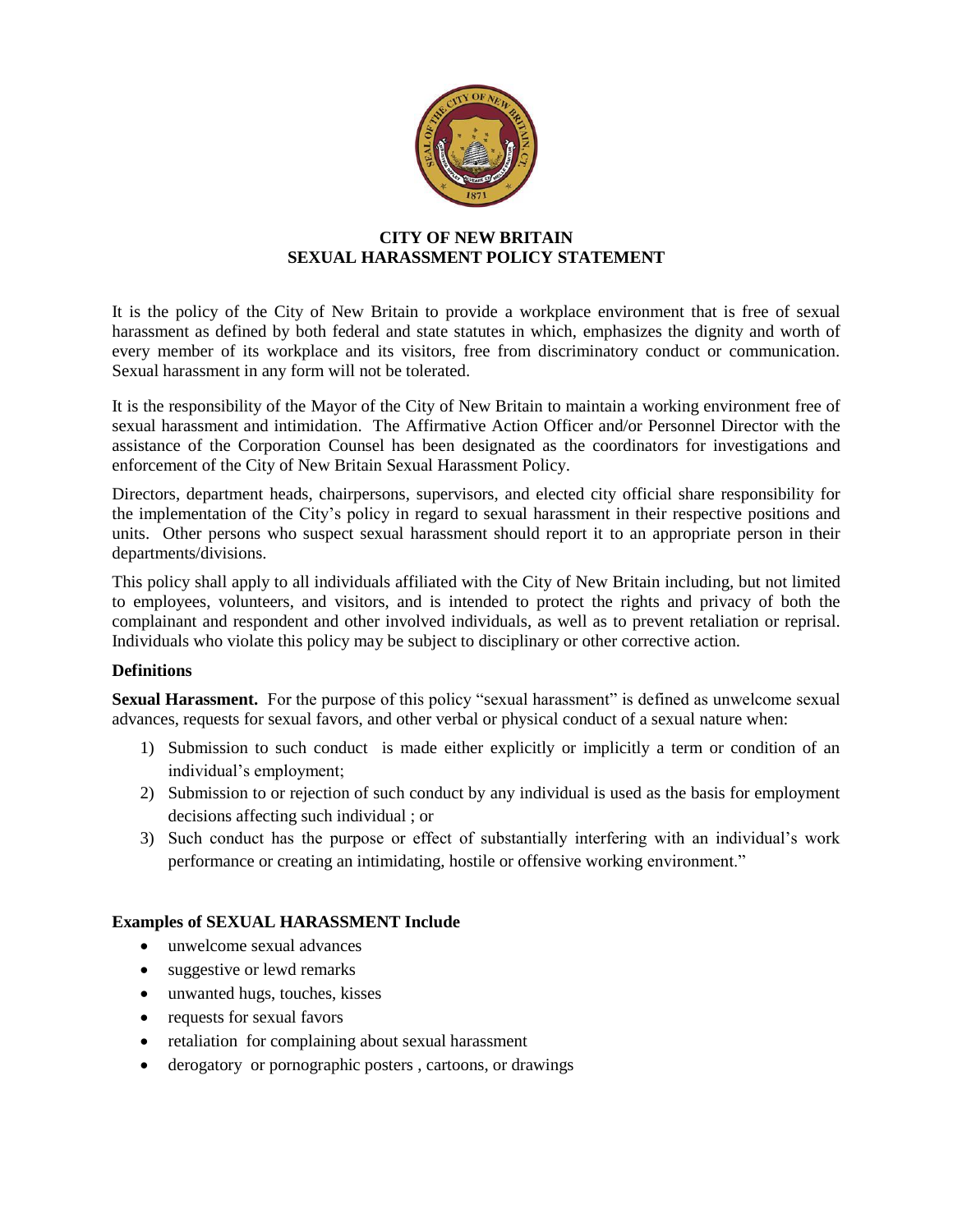**Retaliation.** Retaliation is subjecting a person to an adverse employment action because he or she made a complaint under this policy or assisted or participated in any manner in an investigation under this policy.

### **Investigation**

In determining whether alleged conduct constitutes sexual harassment, the City of New Britain will look at the totality of circumstances, including the nature of the conduct and the context in which the alleged incidents occurred. The determination that the conduct violates City's policy will be made on a case-bycase basis. The preponderance of the evidence customary will be used to make the final determination. The City will take immediate and appropriate corrective action based on the findings in each case. Violations of this policy may lead to disciplinary action up to and including dismissal or termination of employment.

## **Retaliation**

Retaliation as defined in this policy is prohibited. Any individual subject to this policy who intentionally engages in retaliation may be subject to disciplinary or other corrective action as appropriate.

All personnel of the City of New Britain are expected to conduct themselves in keeping with the policy of prohibiting sexual harassment.

## **Related Documents to Sexual Harassment Statement:**

- Policy and Procedures
- Complaint Forms

### **Policy history:**

Revised: March 12, 2016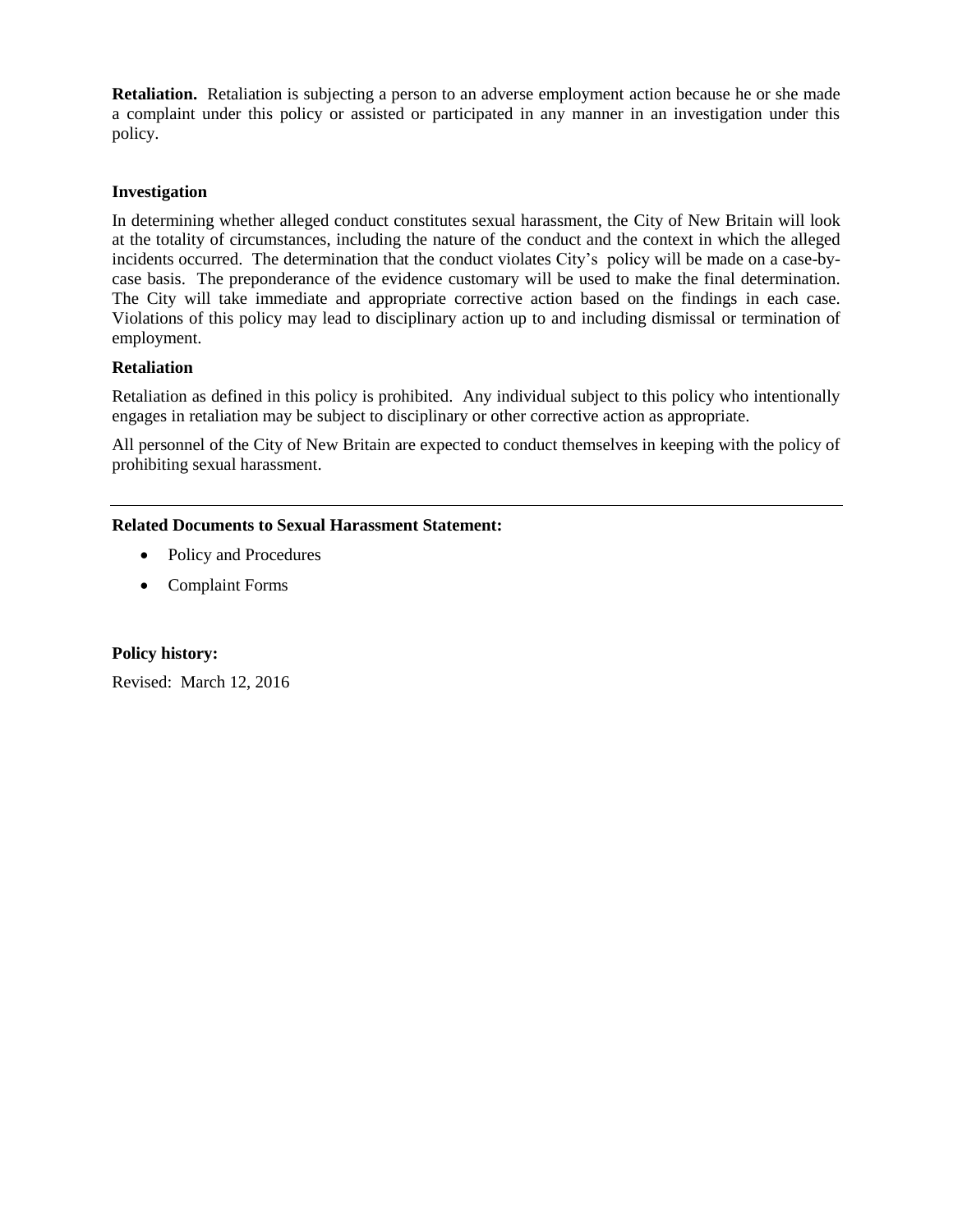

## **CITY OF NEW BRITAIN SEXUAL HARASSMENT**

## **POLICY AND PROCEDURES**

### **I**

# **POLICY**

It is the policy of the City of New Britain to provide a workplace environment that is free of sexual harassment as defined by both federal and state statutes in which, emphasizes the dignity and worth of every member of its workplace and its visitors, free from discriminatory conduct or communication. Sexual harassment in any form will not be tolerated.

## **II**

## **ILLUSTRATIVE EXAMPLES OF SEXUAL HARASSMENT**

- 1. Insinuated or explicit threats that an employee's refusal to submit to sexual advances will adversely affect any condition of that employee's employment or career development;
- 2. Unwelcome flirtations, advances , propositions, and other actions including , but not limited to , pinching , patting cornering, " elevator eyes", leering, suggestive, and/ or insulting or degrading remarks and/or obscene gestures or looks , sex-orientated jokes, and assault;
- 3. Verbal abuse and/or insulting or degrading remarks of a sexual nature , threats, and suggestive comments;
- 4. Any display of sexually suggestive objects or pictures in the workplace;
- 5. Any other related behavior which creates an intimidating , hostile, or otherwise offensive working environment;
- 6. Third party situations where one individual is offended by the sexual interaction , conduct or communication between others;
- 7. Retaliation against any employee for complaining about the behaviors above;
- 8. Any other conduct that constitutes a violation of state and federal statutes;
- 9. Stalking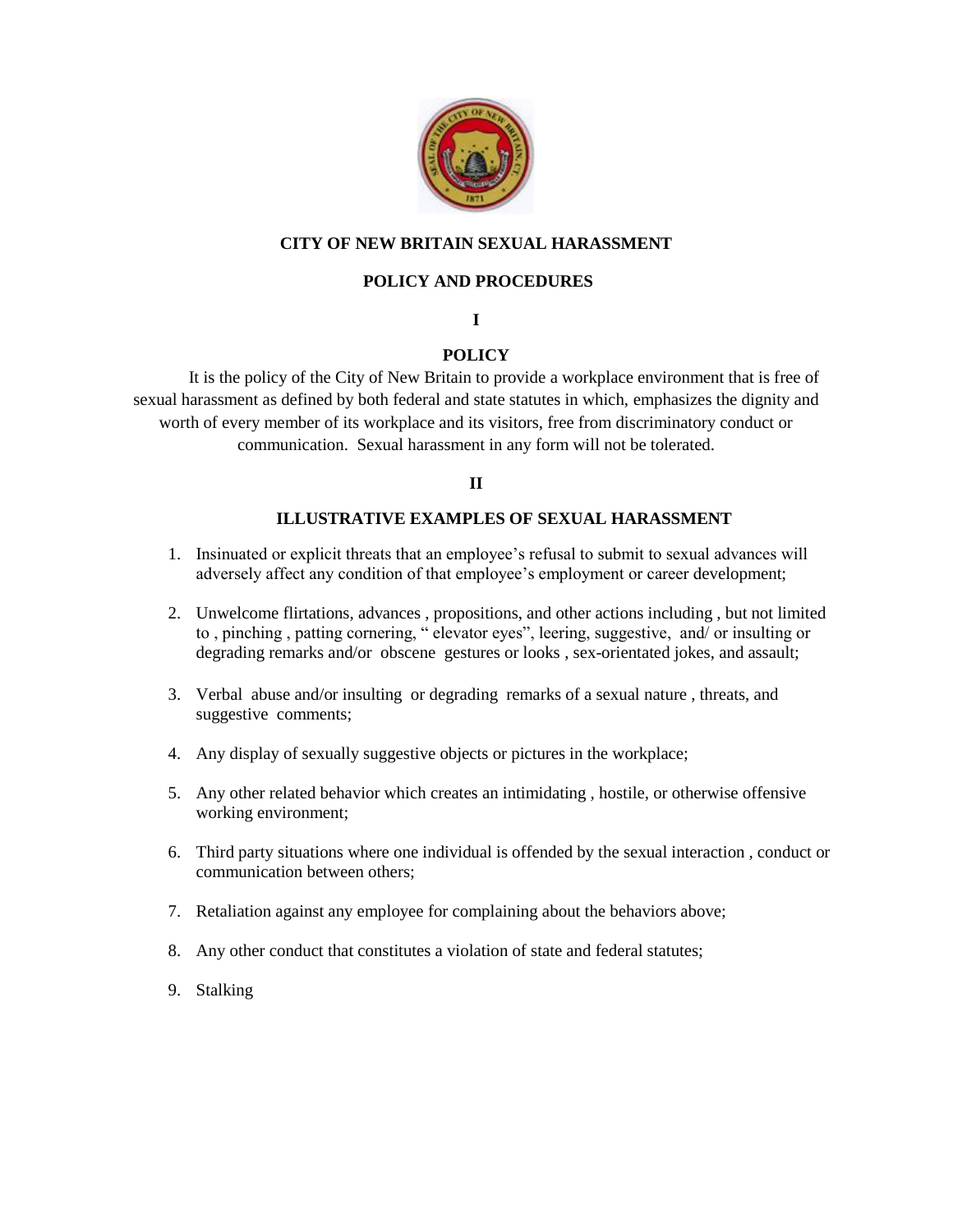### **INFORMAL RESULUTION OF SEXUAL HARASSMENT (PRIOR TO FILING A COMPLAINT)**

An employee who believes he or she has been sexually harassed has several adoptions when dealing with the situation. One way of addressing the situation is in an informal manner, such as the following;

- 1. Approach the person(s) face-to-face, describe the behavior you believe and ask that it stop.
- 2. Write a letter to the person(s) describing the behavior you believe and ask that it stop.
- 3. Approach one or more of the following persons to informally bring the behavior to the offender's attention and ask it to stop:
	- Immediate supervisor
	- Supervisor's immediate superior (should the alleged harasser be the employee's Supervisor)
	- The Director of Human Resources
	- The Union Representative
	- Any combination of the above mentioned personnel.

#### **IV**

## **PROCEDURES FOR FILLING COMPLAINTS OF SEXUAL HARASSMENT**

If an employee does not want to use the informal process, or has used the informal the informal process but has not successfully stopped the harassment, the employee may make use of the formal procedures for filling complaints of sexual harassment.

- 1. The employee should report the behavior to the:
	- Immediate supervisor
	- Supervisor's immediate superior (should the alleged harasser be the employee's Supervisor)
	- The Director Human Resources
	- The Union Representative
	- Any combination of the above mentioned personnel.
- 2. The employee must be prepared to outline specifics of the incident or behavior, including the name of the suspected harasser, and any potential witnesses.
- 3. The supervisor or person receiving the complaint must be prepared to document all available information, including the name of the complainant, suspected harasser, any potential witnesses, and a detailed description of the incident or behavior generating the complaint.
- 4. This information is then immediately reported to the Corporation Counsel.

Retaliatory action of any kind against an employee who files a complaint of sexual harassment will not be tolerated (and may be cause for further disciplinary action).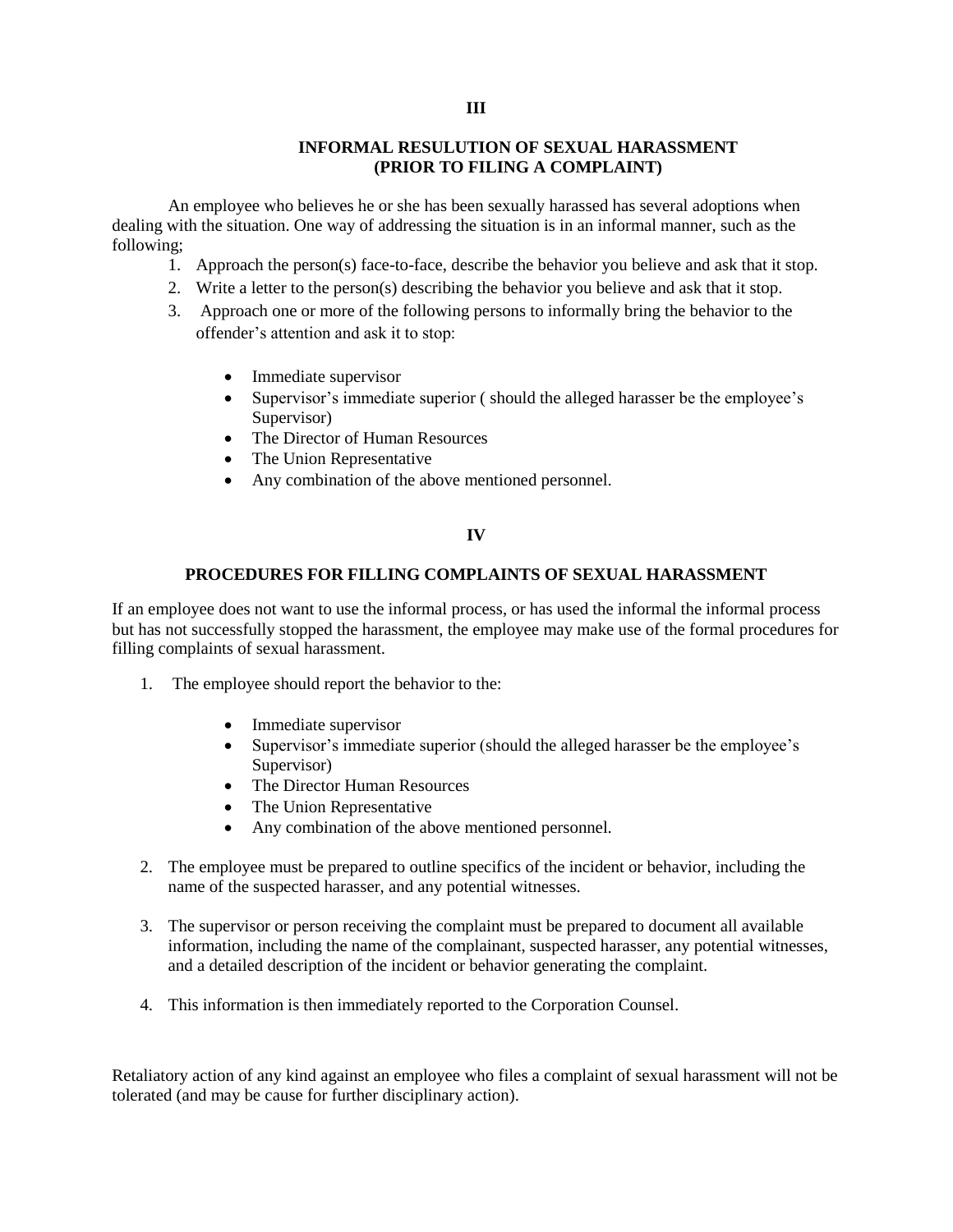#### **V**

### **INVESTIGATING SEXUAL HARASSMENT COMPLAINTS**

#### **Investigation**

In determining whether alleged conduct constitutes sexual harassment, the City of New Britain will look at the totality of circumstances, including the nature of the conduct and the context in which the alleged incidents occurred. The determination that the conduct violates City's policy will be made on a case-bycase basis. The preponderance of the evidence customary will be used to make the final determination. The City will take immediate and appropriate corrective action based on the findings in each case. Violations of this policy may lead to disciplinary action up to and including dismissal or termination of employment

The investigative report shall include a finding as to whether or not sexual harassment has occurred. If sexual harassment has occurred, the appropriate authority will take disciplinary action after consultation with the Director of Personnel. All parties involved in the sexual harassment complaint will be notified of the decision and action to be taken. Those personnel to be included are the accused harasser, the complainant, the investigator(s), and any other personnel necessary.

Should there be a finding of sexual harassment, there will be a periodic review to ensure that sexual harassment has not recurred.

## **STATE OF CONNECTICUT LAW REGARDING HUMAN RIGHTS DISCRIMINATION**

"Sec.46a-60. (Formerly Sec. 31-126). Discriminatory employment practices prohibited. (a) It shall be a discriminatory practice in violation of this section

(8) For an employer, by himself or his agent, for an employment agency, by itself or its agent, or for any labor organization, by itself or its agent to harass any employee, person seeking employment , or member on the basis of sex. "Sexual harassment" shall , for the purposes of this section , be defined as any unwelcome sexual advances or requests for sexual favors or any conduct of a sexual nature when

- (1) Submission to such conduct is made either explicitly or implicitly a term or condition of an individual's employment,
- (2) submission to or rejection of such conduct by an individual is used as the basis for employment decisions affecting such individual, or
- (3) such conduct has the purpose or effect of substantially interfering with an individual's work performance or creating an intimidating ,hostile or offensive working environment."

#### **VIII**

#### **EEOC GUIDELINES REGARDING SEXUAL DISCRIMINATION**

EEOC guidelines define sexual harassment as unwelcome sexual advances, requests for sexual favors, and other verbal or physical conduct of a sexual nature ….when:

- 1. Submission to such conduct is made either explicitly or implicitly a term or condition of an individual's employment;
- 2. Submission to or rejection of such conduct by an individual is used as the basis for employment ;